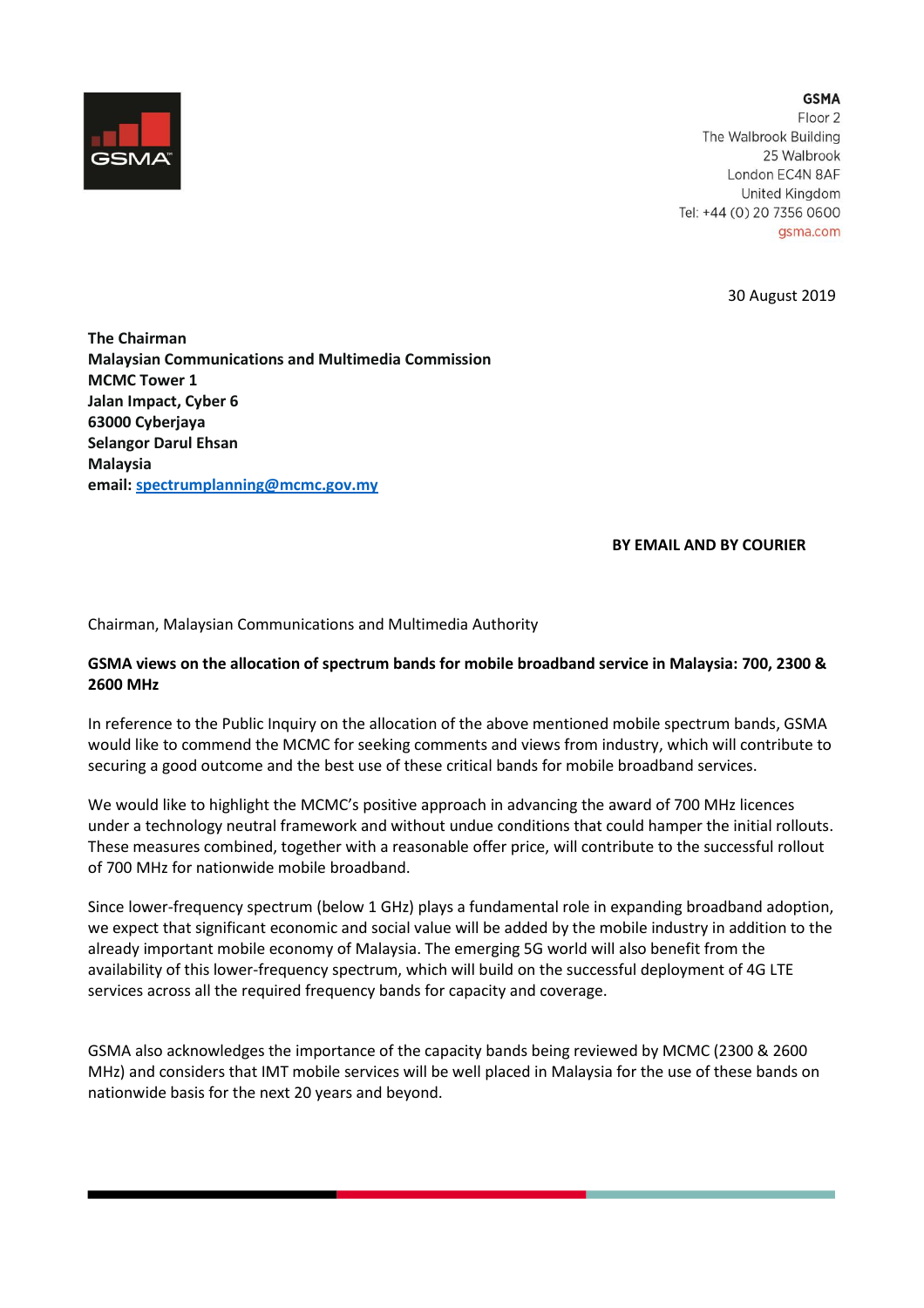

The GSMA would appreciate the opportunity to discuss the details of our views with you. We believe that Government and industry working together will maximise the opportunities mobile infrastructure will continue to bring to Malaysia. We respectfully submit the views of the GSMA in annex 1 below.

Yours Sincerely,

Butt Tanner

Brett Tarnutzer Head of Spectrum, GSMA

## **About the GSMA**

The GSMA represents the interests of mobile operators worldwide, uniting nearly 800 operators with almost 300 companies in the broader mobile ecosystem, including handset and device makers, software companies, equipment providers and internet companies, as well as organisations in adjacent industry sectors. The GSMA also produces industry-leading events such as Mobile World Congress, Mobile World Congress Shanghai, Mobile World Congress Americas and the Mobile 360 Series of conferences.

For more information, please visit the GSMA corporate website at [www.gsma.com.](http://www.gsma.com/) Follow the GSMA on Twitter: @GSMA.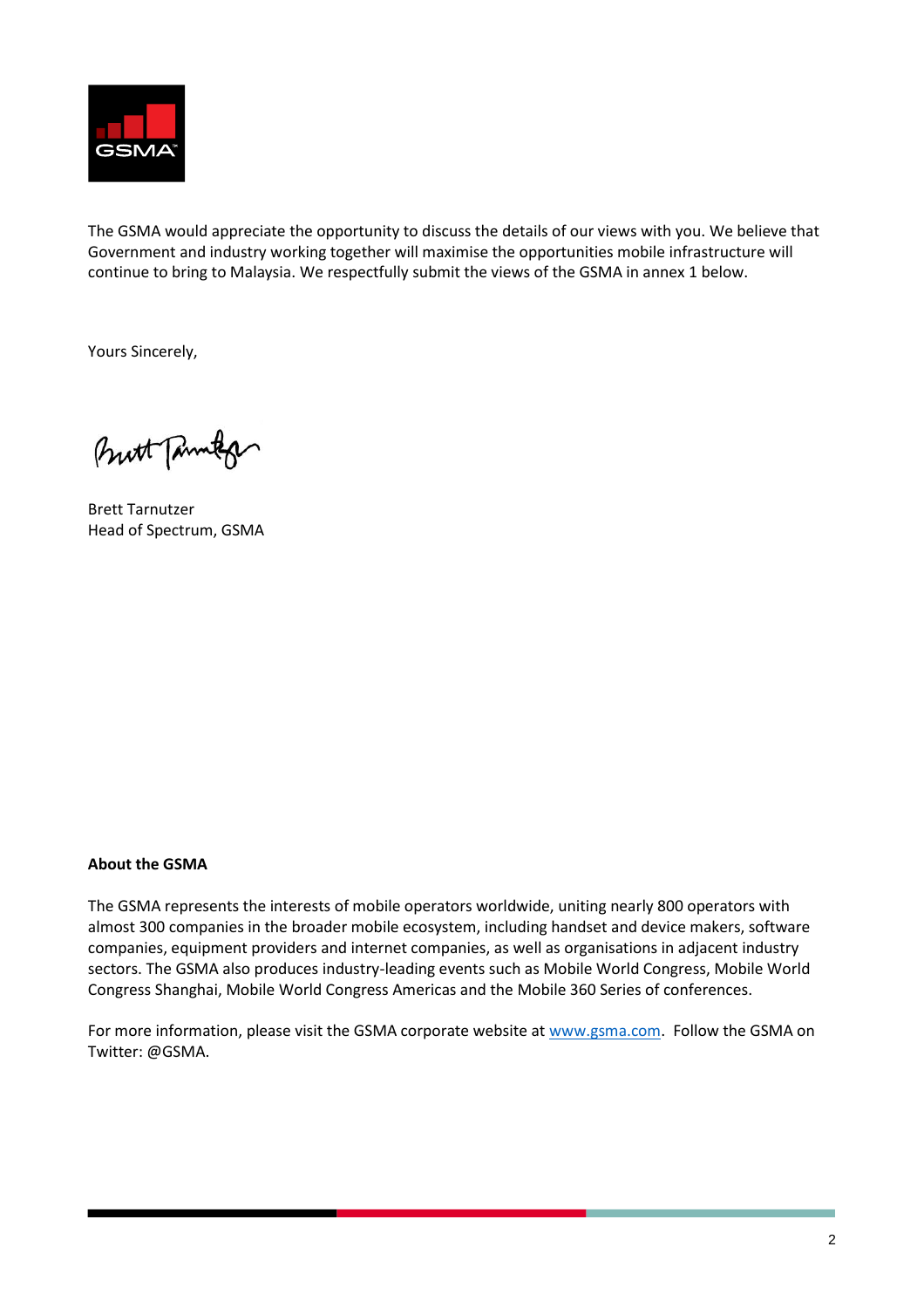

## **ANNEX 1: RESPONSES TO THE QUESTIONS POSED ABOUT EACH BAND**

| Question | <b>Comments / Responses</b>                                                                                                                                                                                                                                                                                                                                                                                                                                                                                                                                               |  |  |  |
|----------|---------------------------------------------------------------------------------------------------------------------------------------------------------------------------------------------------------------------------------------------------------------------------------------------------------------------------------------------------------------------------------------------------------------------------------------------------------------------------------------------------------------------------------------------------------------------------|--|--|--|
| 1.       | 700 MHz (2x40 MHz)                                                                                                                                                                                                                                                                                                                                                                                                                                                                                                                                                        |  |  |  |
|          | i)<br><b>Award mechanism:</b> the proposed mechanism $-$ competitive tender $-$ seems<br>as an appropriate way to assign this band to interested parties. We<br>encourage MCMC to consider a price in the lower range in comparison to<br>other markets in Asia Pacific, as the 700 MHz band will serve large rural<br>areas.                                                                                                                                                                                                                                             |  |  |  |
|          | ii)<br>Timeline for assignment: the proposed timeline for the release is in line with<br>other proposals across ASEAN countries yet to release the band. We<br>encourage MCMC to ensure the band is available for use no later than the<br>proposed timeline.                                                                                                                                                                                                                                                                                                             |  |  |  |
| 2.       | Optimum spectrum block per operator                                                                                                                                                                                                                                                                                                                                                                                                                                                                                                                                       |  |  |  |
|          | Lot sizes in the band have been implemented in international markets generally in sizes of<br>10, 15 or 20 MHz. The proposed 2x10 MHz (4) tender arrangement fits within this range<br>of choices. The remaining 5MHz could be awarded and combined with the winning<br>operator to make a 15MHz channel or left out as one 5MHz channel for another operator.<br>The location of the 5MHz channel could be kept open during the auction so that any<br>operator winning one of the blocks A, B, C or D could have the opportunity to win also the<br>last 2x5 MHz block. |  |  |  |
|          | In order to carry out the above, the frequency ranges of block A should be specified as<br>per the example of band assignment provided in figure 1 below:                                                                                                                                                                                                                                                                                                                                                                                                                 |  |  |  |
|          | (This one example alternative could be considered for a full allocation of the APT 700<br>MHz arrangement)                                                                                                                                                                                                                                                                                                                                                                                                                                                                |  |  |  |
|          | 703 MHz to 713 MHz paired with 758 MHz to 768 MHz.                                                                                                                                                                                                                                                                                                                                                                                                                                                                                                                        |  |  |  |
|          | Block B should be 713 MHz to 723 MHz paired with 768 MHz to 778 MHz or 718 MHz to<br>728 MHz paired with 773 MHz to 783 MHz, if the 5 MHz block is won by the owner of<br>block A or B.                                                                                                                                                                                                                                                                                                                                                                                   |  |  |  |

the property of the control of the control of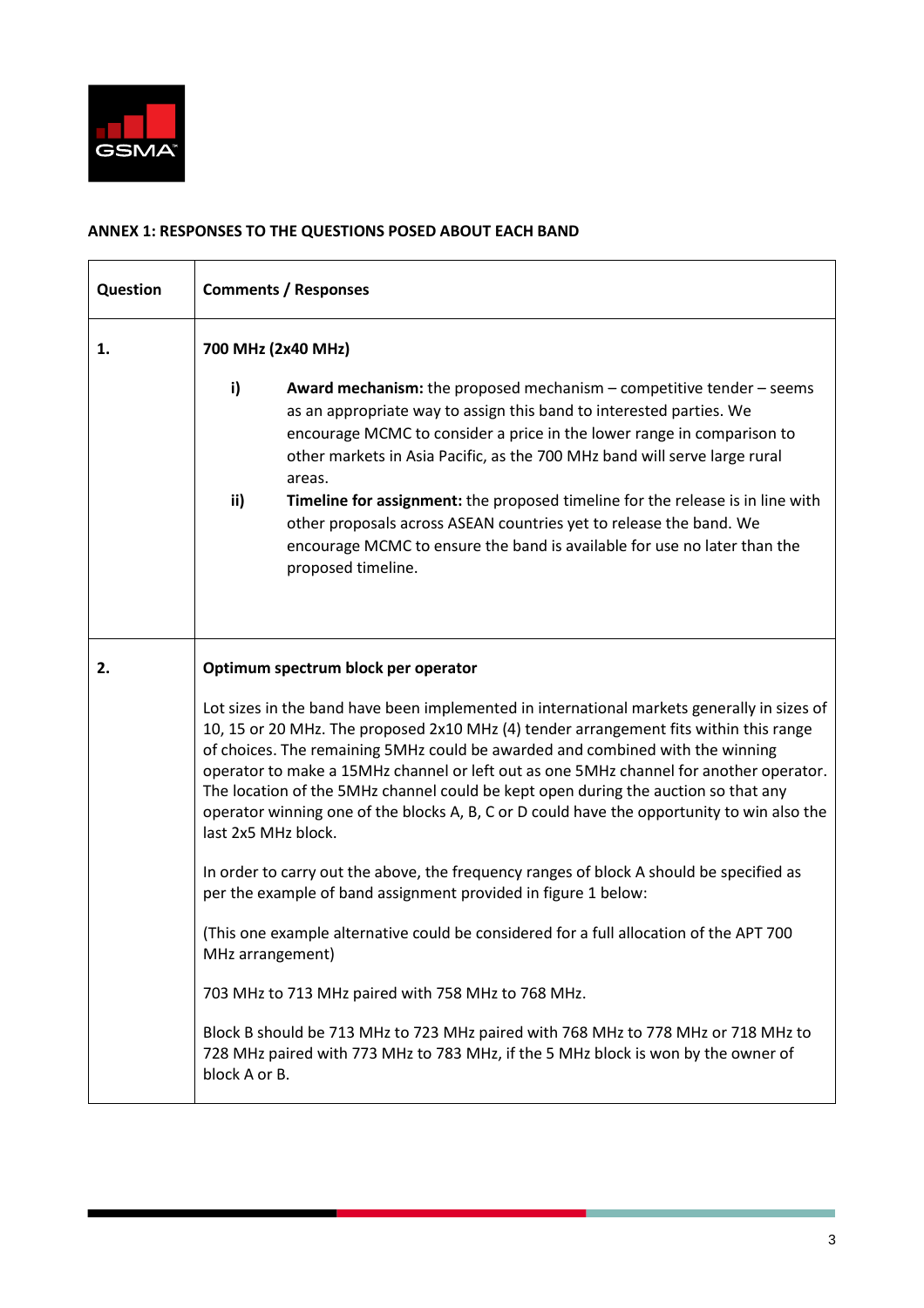

|    | Block C should be 728 MHz to 738MHz paired with 778 MHz to 788MHz or 723 MHz to<br>733 MHz paired with 778 MHz to 788 MHz, if the 5MHz block is won by the owner of<br>block C or D.                                                                                                                                                                                                                                                                                                      |                          |                |                          |                |
|----|-------------------------------------------------------------------------------------------------------------------------------------------------------------------------------------------------------------------------------------------------------------------------------------------------------------------------------------------------------------------------------------------------------------------------------------------------------------------------------------------|--------------------------|----------------|--------------------------|----------------|
|    | Block D should be amended to be 738MHz to 748MHz paired with 795MHz to 805MHz or<br>733MHz                                                                                                                                                                                                                                                                                                                                                                                                |                          |                |                          |                |
|    | By doing this, the conditions of the two blocks A and D remain unchanged, not affecting<br>the coexistence with adjacent users such as broadcasting or Mobile and spectrum is fully<br>used.                                                                                                                                                                                                                                                                                              |                          |                |                          |                |
|    | <b>Block A</b>                                                                                                                                                                                                                                                                                                                                                                                                                                                                            | 5MHz for<br>block A or B | <b>Block B</b> | <b>Block C</b>           | <b>Block D</b> |
|    | <b>Block A</b>                                                                                                                                                                                                                                                                                                                                                                                                                                                                            | <b>Block B</b>           | <b>Block C</b> | 5MHz for<br>block A or B | <b>Block D</b> |
|    | Figure 1. Example for a full allocation of the 2x45 MHz of the APT 700 band                                                                                                                                                                                                                                                                                                                                                                                                               |                          |                |                          |                |
|    | In awarding the blocks to operators, we recommend a licence term of 20 years as<br>provided within national Malaysian regulations, under technology neutral basis and<br>without undue conditions that could skew the large initial network investment required.<br>Any payment terms should be carefully formulated.                                                                                                                                                                     |                          |                |                          |                |
| 3. | 2300 MHz (90 MHz)                                                                                                                                                                                                                                                                                                                                                                                                                                                                         |                          |                |                          |                |
|    | i)<br><b>Award mechanism:</b> the proposed mechanism $-$ competitive tender $-$ seems<br>as an appropriate way to assign this band to interested parties. Considering<br>the incumbency in this band and costs likely to arise from migrating existing<br>users, we recommend factoring these costs into the offer price.<br>ii)<br>Timeline for assignment: the timeline for implementation of the awarded<br>spectrum blocks should take into account any necessary migration of users. |                          |                |                          |                |
| 4. | Optimum spectrum block per operator                                                                                                                                                                                                                                                                                                                                                                                                                                                       |                          |                |                          |                |
|    | Lot size is in line with the range of options implemented internationally. As pointed out in<br>3.2.2.5, 20MHz per operator is preferred. Each operator should not be restricted to bid<br>for more than one block of 10MHz to optimise its service and spectrum usage.                                                                                                                                                                                                                   |                          |                |                          |                |
|    | In awarding the blocks to operators, we recommend a licence term of 20 years as<br>provided within national Malaysian regulations, under a technology neutral basis and<br>without undue conditions. Any payment terms should be carefully formulated.                                                                                                                                                                                                                                    |                          |                |                          |                |